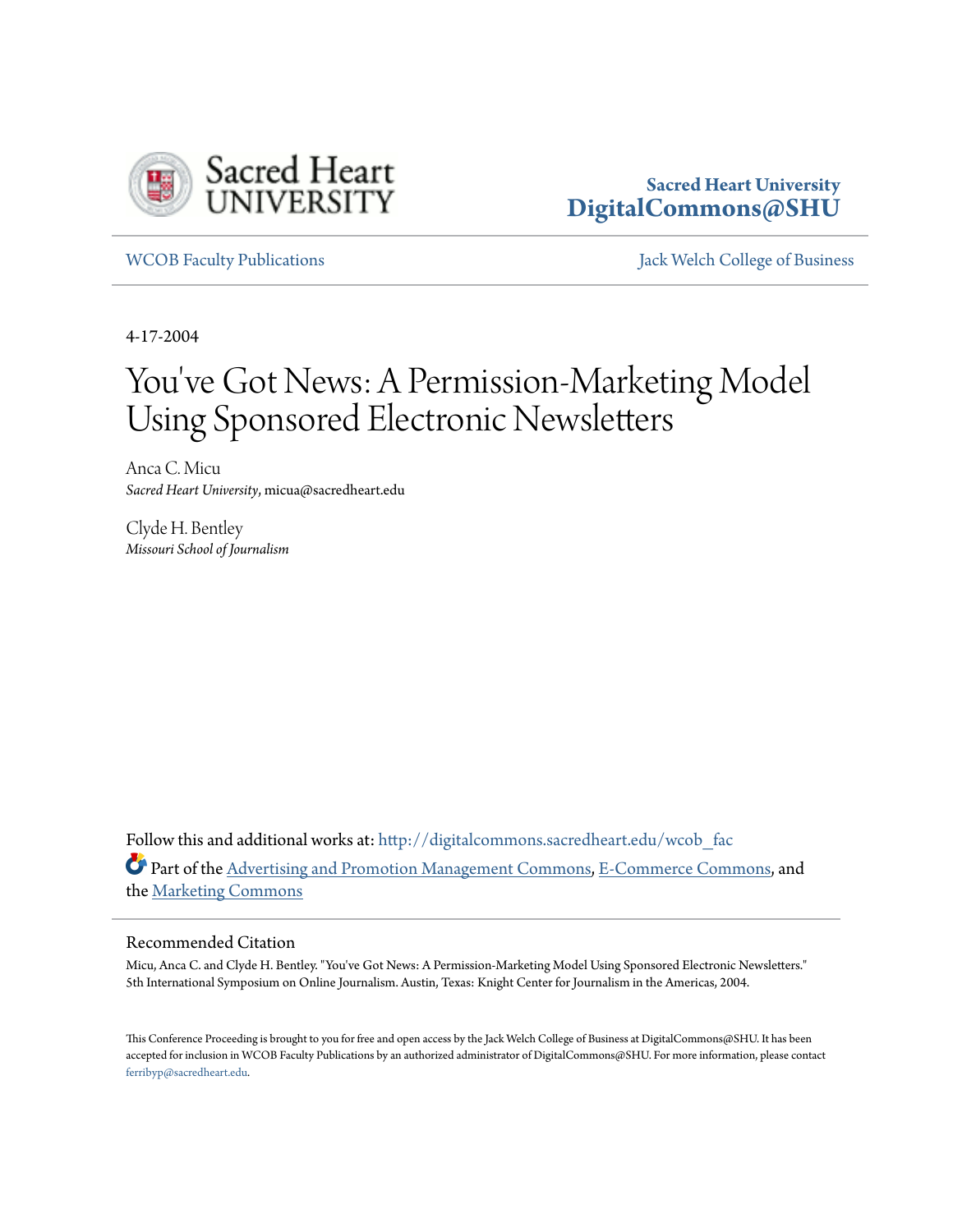## YOU'VE GOT NEWS: A PERMISSION-MARKETING MODEL USING SPONSORED ELECTRONIC NEWSLETTERS

Anca C. Micu, M.B.A. Doctoral Student Missouri School of Journalism

Clyde H. Bentley, Ph.D. Associate Professor Missouri School of Journalism

## ABSTRACT

A model is proposed for ISP customers to receive sponsored electronic newsletters in exchange for a discount on the Internet fee. In the model, both online newspapers and ISPs receive fees from the advertisers while the end consumer pays less for the Internet connection. Advertisers gain by sending better-targeted messages through an accepted medium. In addition to collecting part of the advertising fees, the ISPs increase their customer base by offering an incentive as well as value-added services. Adherence to the model appeared to vary with gender, age, and attitude toward e-mail marketing.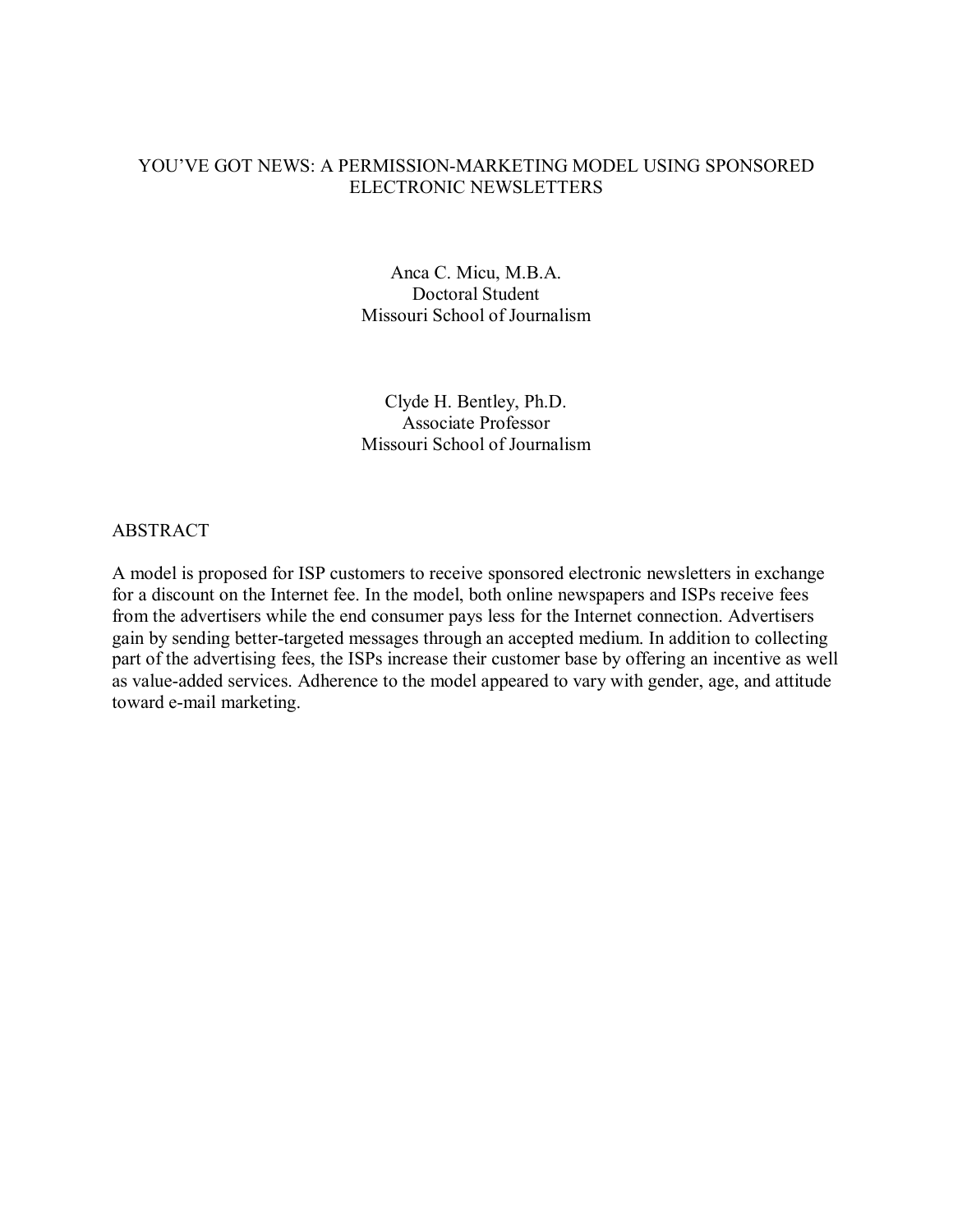## YOU'VE GOT NEWS: A PERMISSION-MARKETING MODEL USING ELECTRONIC NEWSLETTERS AS SUPPORT FOR E-MAIL ADVERTISING MESSAGES

According to Seth Godin (Godin 1999, p.51) permission marketing "takes advantage of new technology better than other forms of marketing. The Internet is the greatest direct mail medium of all time, and the low cost of frequent interaction makes it ideal for Permission Marketing." Direct marketing is defined as an interactive system of marketing which uses one or more advertising media to generate a measurable response and/or transaction at any location (Shimp 1990). With the rapid development of e-commerce, e-mail has become an important tool in direct marketing. Therefore, permission-based e-mail marketing is a growing trend as well (Tezinde, Smith, and Murphy 2002; MacPherson 2001).

The big challenge is distinguishing permission marketing from spam. Spam is an e-mail message of a commercial nature that has been sent without the receiver's explicit permission (Krishnamurthy 2000). In contrast, permission marketing bears the "opt-in" feature (Best Practices in Corporate Communications 2003).

Millions of people use e-mail (MacPherson 2001). Advertisers consider e-mail the perfect targeting tool, providing direct access to consumers. Among the different forms of online advertising, permission-based e-mail messages (or e-mail subscriptions) are considered most trusted and least annoying (Best Practices in Corporate Communications 2003).

## INSERT TABLE 1 ABOUT HERE

The increasing spam trend has negatively impacted the use of e-mail as an advertising medium. Any permission-based e-mail marketing model would have to consider all parties affected by the spam phenomenon:

1. The end consumers - annoyed by unsolicited e-mail messages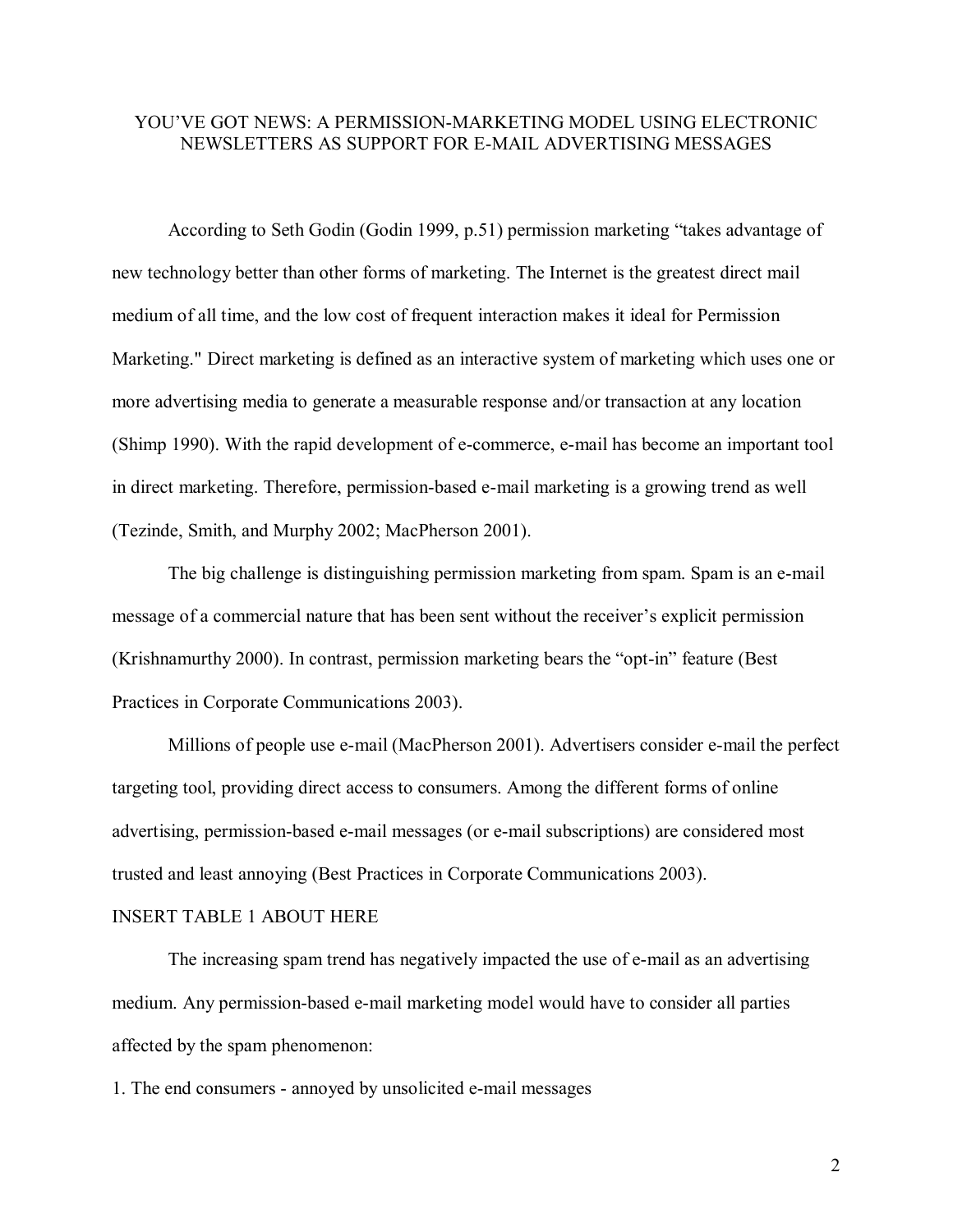2. The ISPs - spending increasing amounts on filtering spam

3. The advertisers - who find more and more difficult to use e-mail as a medium for their messages

A solution is needed to clear the negative feelings toward e-mail marketing. All three parties mentioned above could benefit from fewer and better-targeted e-mail marketing messages. The authors looked for a mediator among the three parties that would bring back credibility to e-mail messages. Online newspapers are known to be financially suffering from the lack of advertisers' interest (Sullivan 2002). On the positive side, an increasing number of people are reading news online (Johnson 2001). In addition, Internet subscribers have learned to distinguish newsletters from unwanted e-mail (Mara 2004). The authors considered online newspapers the ideal mediator that is used and trusted by the end consumer while also being in need of advertisers' money. Therefore, this paper proposes a business model in which ISP customers accept sponsored electronic newsletters in exchange for a discount on their monthly fee. The term sponsored electronic newsletters refers to e-mails featuring both news content by the online newspaper and advertising content provided by marketers.

## The Model

The paper proposes a model where all parties should be satisfied: online newspapers, ISPs, customers, and advertisers. Under the model, ISP customers would receive sponsored electronic newsletters in exchange for a discount on the Internet fee. When signing the discounted contract with the ISP, the customers would be able to specify the broad advertising categories they are interested in (e.g., travel offers, retail coupons, job offers). In this way, targeting of the advertising messages could be improved. Besides knowing the geographical area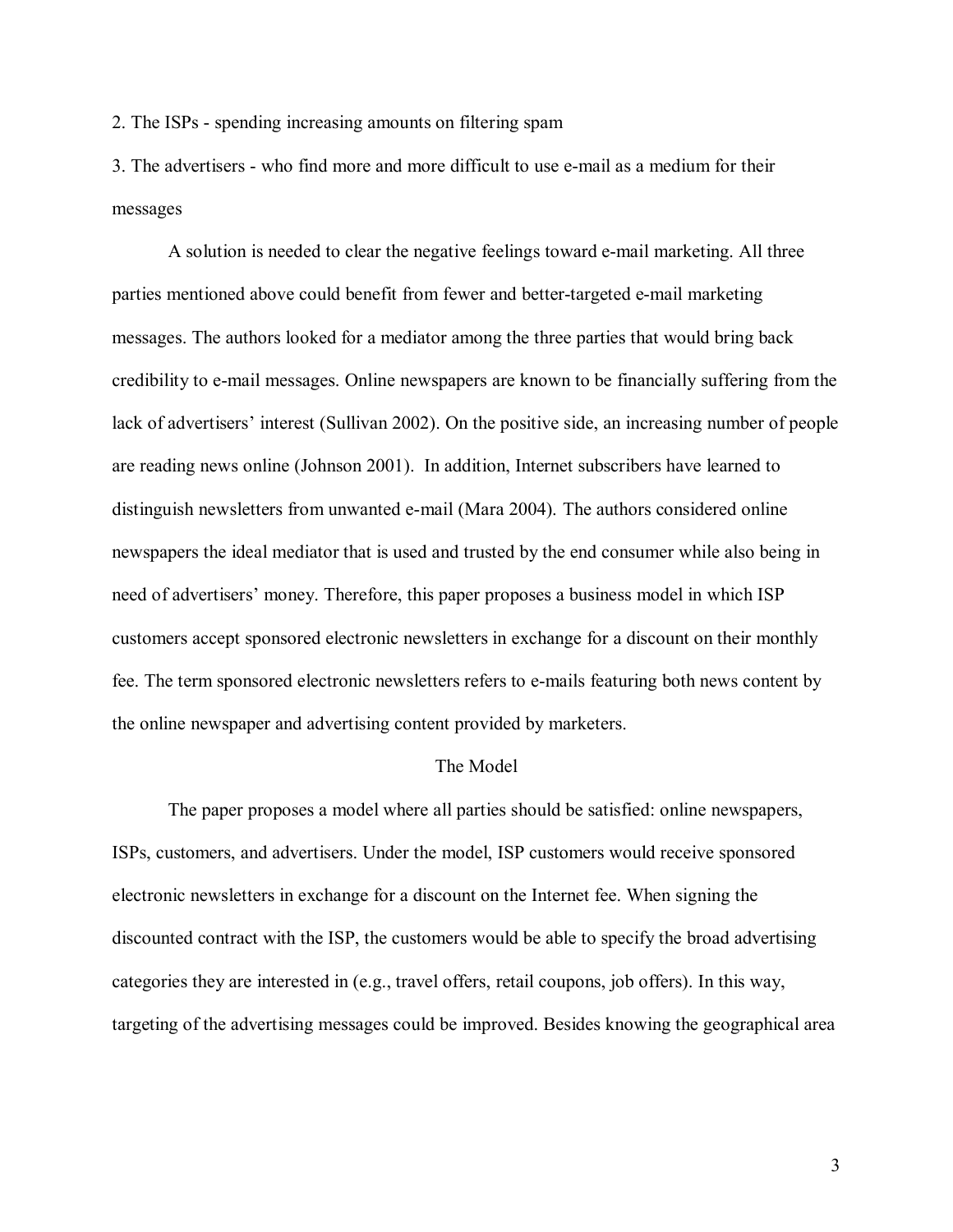and demographic characteristics of the consumers the advertisers would also know their preferences.

## INSERT FIGURE 1 ABOUT HERE

- The consumers would be satisfied because they would pay less for Internet service and only receive newsletters with messages they agreed upon.
- Online newspapers would have an outlet for their electronic newsletter as well advertisers willing to place ads in the newsletter.
- The ISPs would grow their customer base by providing a discount and valueadded service.
- The advertisers would be more efficient in sending e-mails to consumers who stated they accept e-mail marketing.

In order for the proposed model to work, the question to be answered is whether there are Internet users who would accept sponsored electronic newsletters in exchange for a lower monthly rate and who are these users. This study attempts to answer these questions employing Festinger's induced compliance theory and diffusion of innovation theory. Before discussing the theoretical aspects, the authors make the argument why online newspapers should use e-mail as one of their outlets.

## The Case of Online Newspapers

Ever since they appeared on the Internet, online newspapers have been struggling to break even. While a few well known ones have succeeded (e.g., the *New York Times* in the United States and *The Guardian* in the United Kingdom), the vast majority of newspapers present online still have difficulties convincing advertisers use their pages (Sullivan 2002). The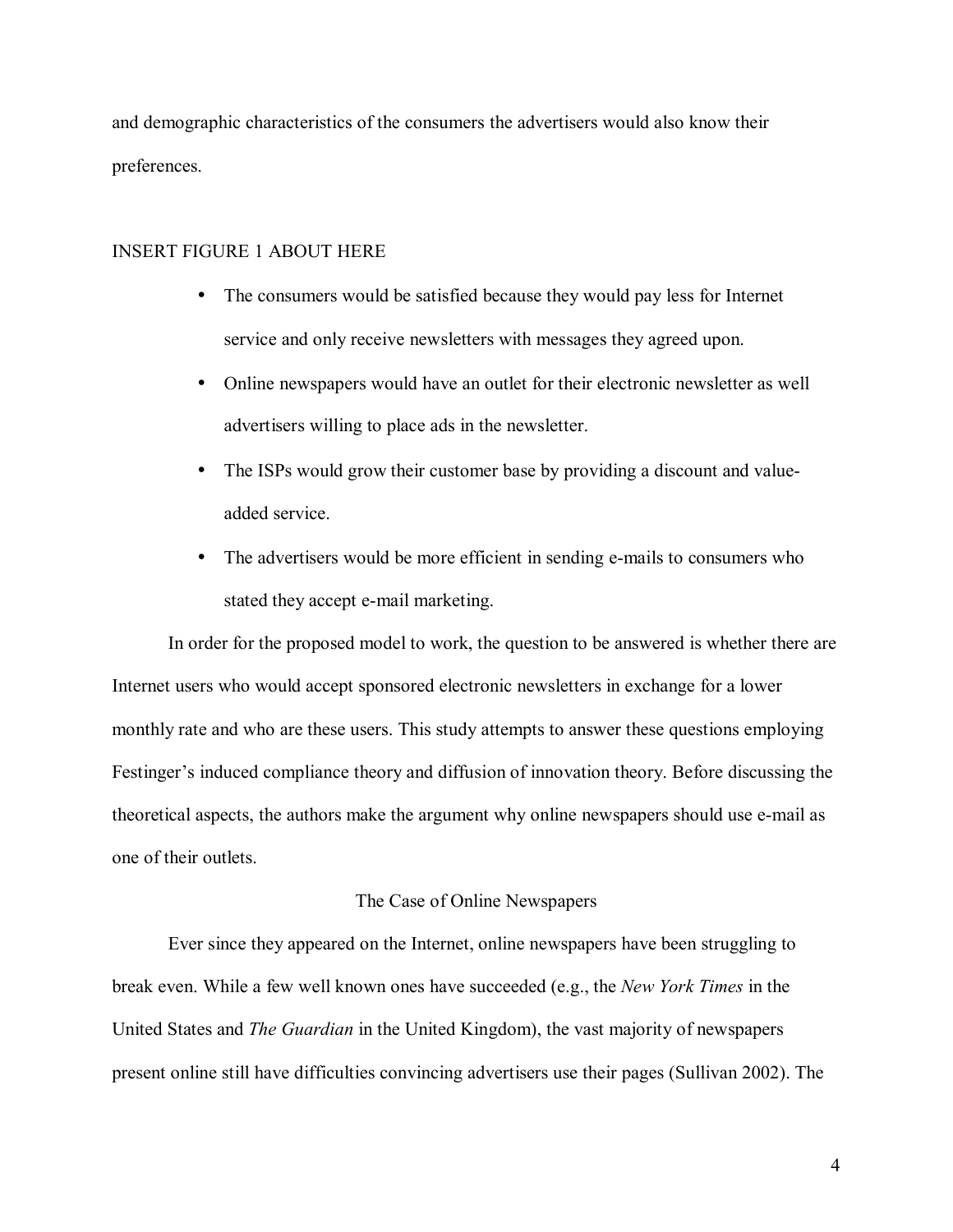online newspaper community blames the lack of standardized advertising effectiveness measures. A report commissioned by the Newspaper Association of America (NAA) and The Associated Press (AP) reads "the state of local Web measurement is one of disarray" (Sullivan 2002). The absence of recognized "persuasion tools" leaves online newspapers without the advertising revenue enjoyed by their print counterparts.

Online newspaper managers had to develop creative business models that would help the e-paper survive (McCarthy 2003). While they were free at the beginning, online newspapers today require subscription fees for their archived articles or for their e-mail news summaries. In 2001, the *Editor & Publisher* trade journal was announcing the second act in the life of online newspapers. Convinced that advertisers were not switching to the online version, newspapers were giving up the "revenue draining websites" and were digitizing and then distributing over the Internet their print version (Robins 2001). Subscribers were getting a digital delivery of their newspaper with regular and classified ads sections.

However, the websites are not down yet and industry specialists are still looking for ways to keep them running. Newsweek Interactive CEO and Publisher Christopher Schroeder, who manages one of the site that draws national ad dollars is quoted saying "The idea of stick to what you know [local customers] and go after that first has a lot of veracity to it," encouraging his colleagues to go aggressively after local TV and radio advertisers. "Some newspaper sites have at-work audiences that rival daytime broadcast audiences," Schroeder points out (Sullivan 2002). In the NAA and AP commissioned study, only five of the 62 newspaper sites surveyed require registration. Also, all of the TV sites surveyed offer e-mail-based advertising products compared to only 43 percent of the newspaper sites, another tool that helps publishers better target advertising.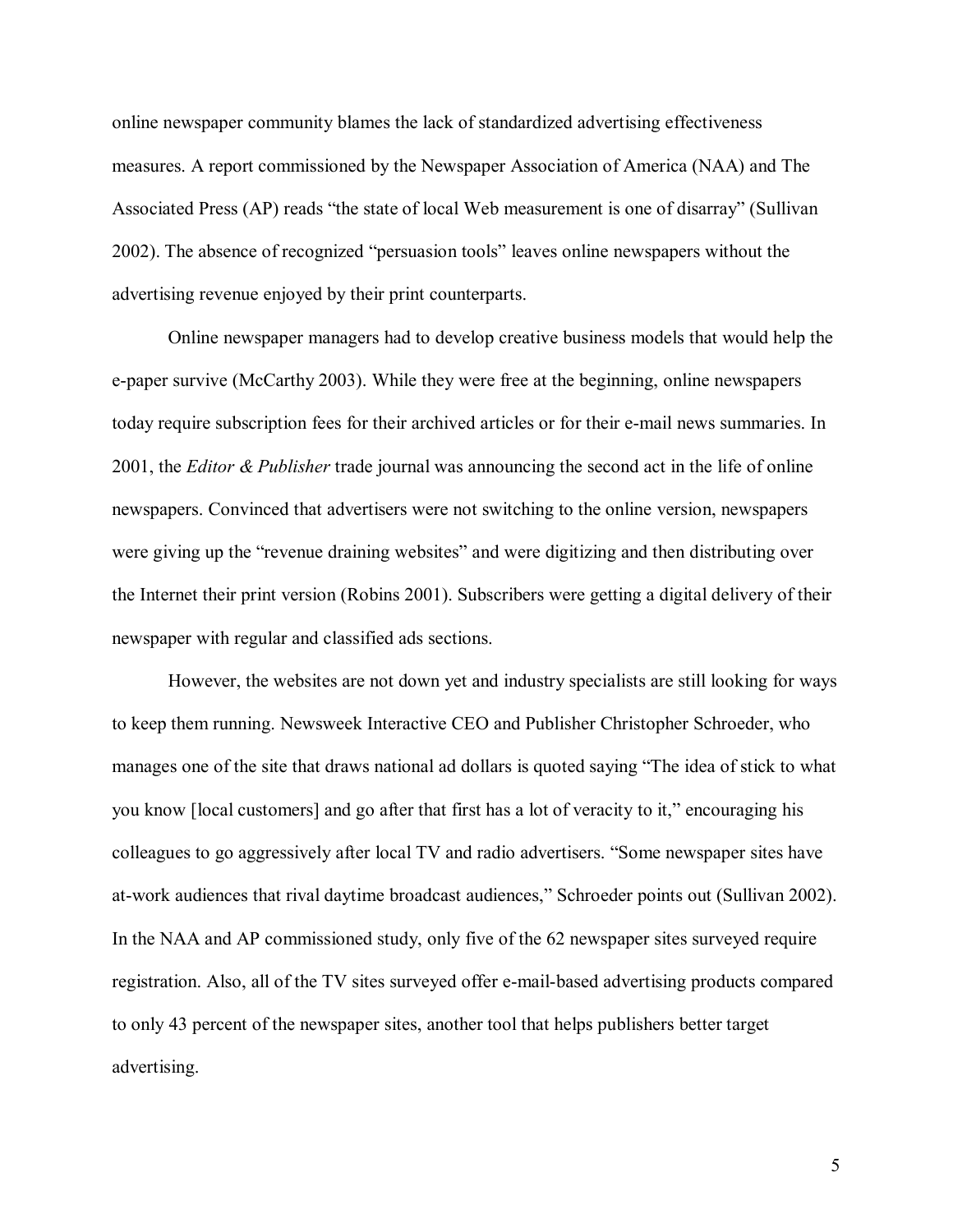This paper focuses on the use of e-mail as an online news delivery and marketing tool and proposes a business model that benefits online newspapers, ISPs, customers, and advertisers.

In the proposed economic model, online newspapers send sponsored electronic newsletters to users willing to accept them in exchange for a discount on the Internet fee. In return, the advertisers would pay the newspapers a fee as well as cover some of the consumers<sup>7</sup> Internet connection costs, in the form of a discount on fees offered by the ISPs.

The authors conducted an exploratory online survey of a Midwestern university community. Employing induced compliance and diffusion of innovation theoretical concepts, the authors sought to find acceptance rates for the model as well as the preferred amount of incentive.

## Theoretical Perspectives

There are two theoretical aspects in this study: the notion of induced compliance (Festinger 1957; Festinger and Carlsmith 1959) and the adoption of innovation idea (Rogers and Shoemaker 1971).

## Induced Compliance

Induced compliance is said to occur when an individual is induced to act in a way discrepant from his or her beliefs and attitudes (O'Keefe 2002). Based on Festinger's (1957) cognitive dissonance theory, the concept of induced compliance was studied by many researchers (Darley and Cooper 1972; Davis, Inman and McAlister 1992; Raghubir and Corfman 1999). According to O'Keefe (2002), an example of induced compliance process is provided by the familiar marketing ploy of "low price offer".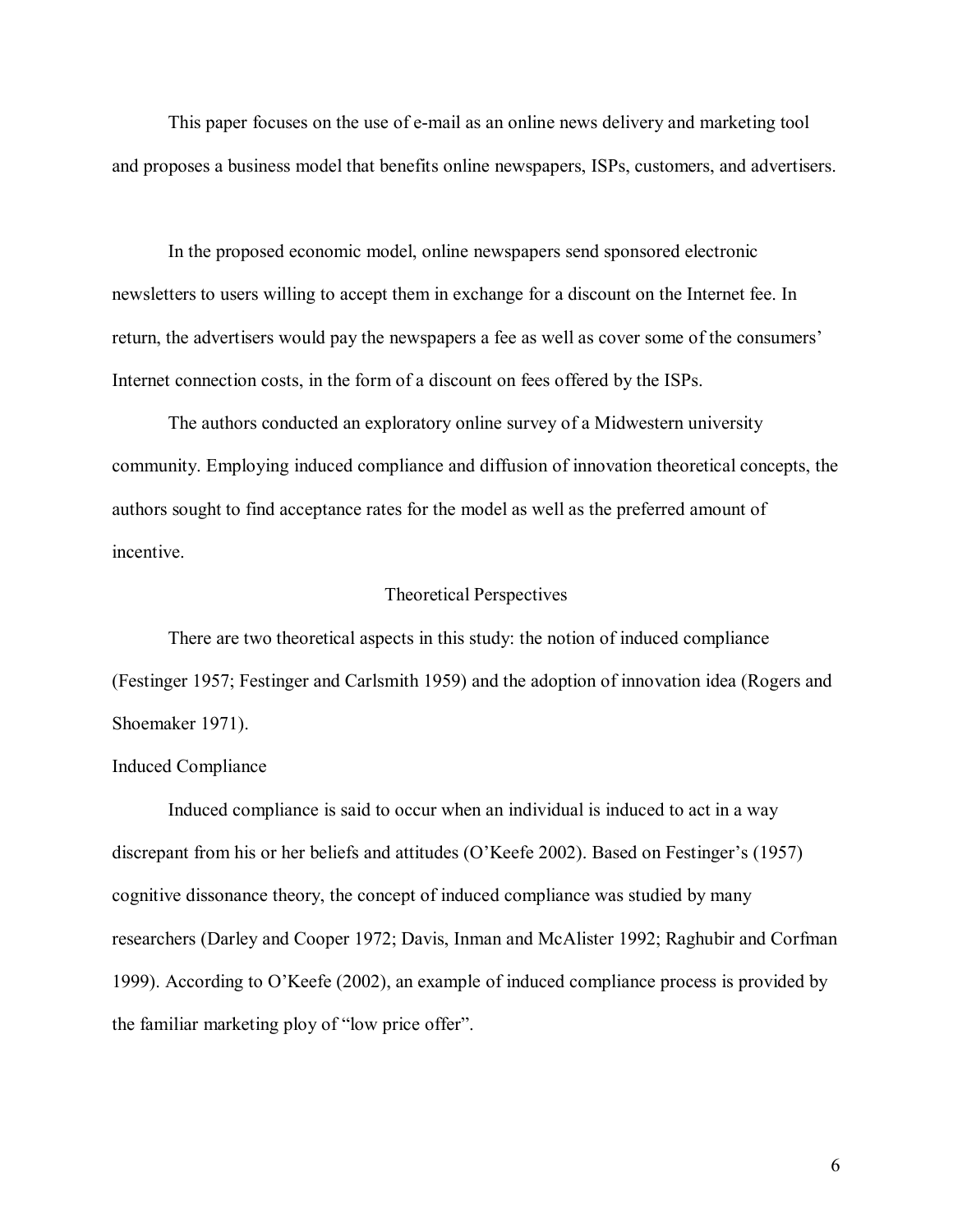There are two elements important in an induced compliance situation: the incentive and the cognitive dissonance. The incentive is offered to the consumer to act in a way discrepant from his or her beliefs (engage in a counterattitudinal behavior). The dissonance appears after the consumer acted. Dissonance theory (Festinger and Carlsmith1959) suggests the larger the incentive, the lesser the dissonance and consequently the lower the motivation to change attitude toward the unwanted product.

By using acceptance of sponsored electronic newsletters as the counterattitudinal behavior and a discount on the monthly Internet fee as the incentive, this study looks at establishing the preferred amount of incentive for accepting e-mail marketing.

H1: What would be the percent discount on the Internet monthly fee at which users would accept e-mail-marketing messages?

## Diffusion of Innovation

According to Rogers (1962), there is an increase in the rate of diffusion if potential adopters perceive that the innovation: (1) has a relative advantage (the relative degree to which it is perceived to be better than what it supersedes); (2) is compatible (with existing values, past experiences and needs); (3) is not be overly complex but instead is easy to understand and use; (4) is trial-able (the degree to which it can be experimented with on a limited basis); and (5) offers observability (visible results). These five elements may explain why the e-mail-marketing phenomenon has been growing at such fast rate. Receiving information through e-mail offers some competitive advantage in terms of time and cost, is compatible with current needs, and it is simple and trial-able.

Rogers and Shoemaker (1971) conducted research on adopter characteristics that enable diffusion. Their findings related innovativeness to socio-economic status, personality variables,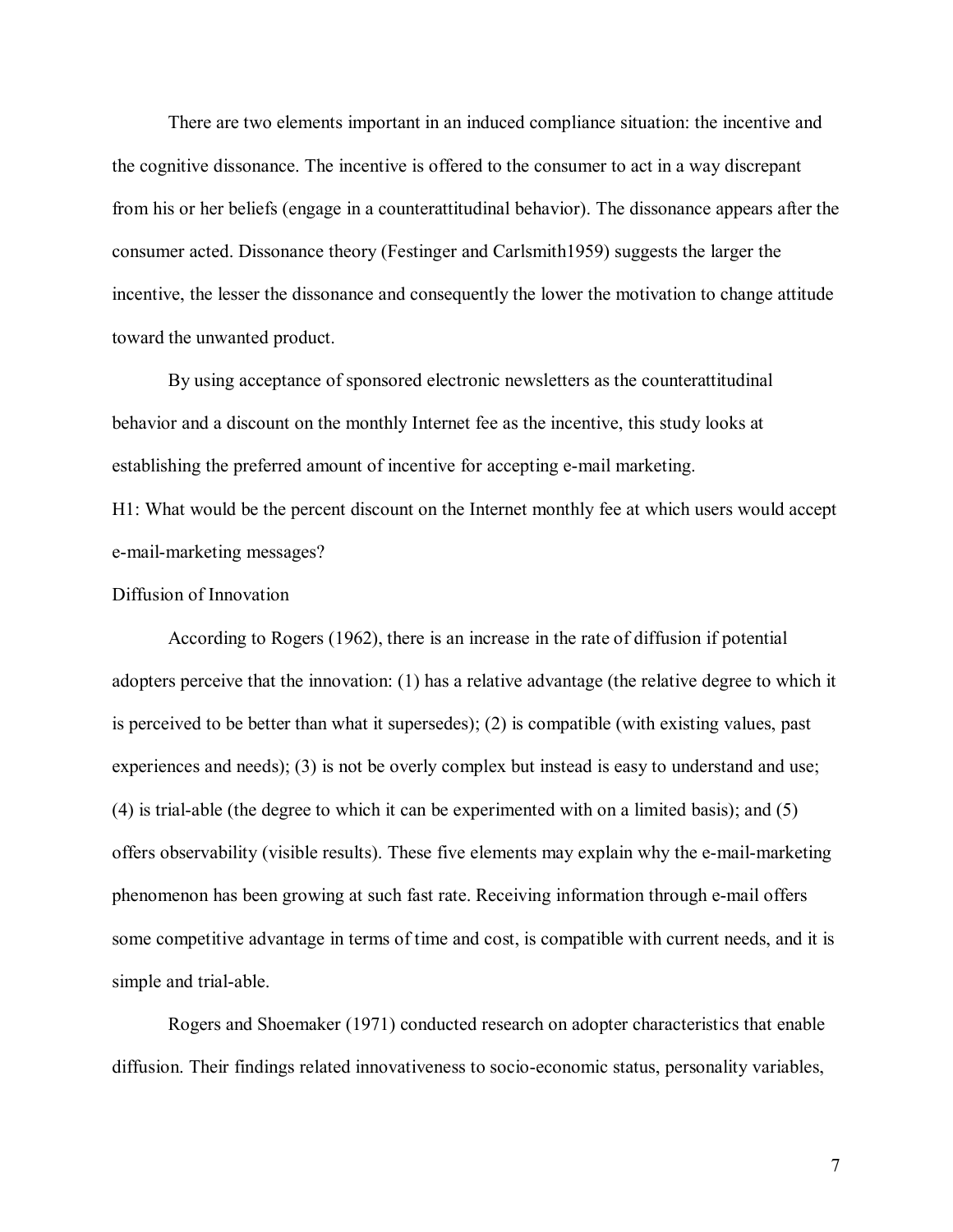and communication behavior. Age, income, and education relate to socio-economic status. The authors decided to first look at the impact of income and age on the consumer's attitude toward e-mail marketing. Age appeared to be an important variable in Internet usage (Jupiter Media Metrix 2001). In their study of adoption of innovation, Burkhardt and Brass (1990) predict that age is related to adoption of innovation.

H1a: The younger a person the more supportive of e-mail marketing he/she is.

H<sub>1b</sub>: The higher a person's income the more supportive of e-mail marketing he/she is.

H1c: The lower the number of marketing e-mail messages received by a person per day the more supportive of e-mail marketing he/she is.

H1d: The higher the amount of the Internet monthly fee paid by a person the more supportive of e-mail marketing he/she is.

The authors then decided that the consumer's attitude toward e-mail marketing could be classified as a personality variable and analyzed the influence of demographic and personalityrelated variables on the willingness to accept news over e-mail for a discount on the monthly Internet fee.

H2a: Men are more likely to accept news over e-mail than women.

H2b: The younger a person the more willing to accept e-mail newsletters in exchange for a discount on the monthly Internet fee she/he is.

H2c: The higher a person's income the more willing to accept e-mail newsletters in exchange for a discount on the monthly Internet fee she/he is.

H2d: The more supportive of e-mail marketing a person is the more willing to accept e-mail newsletters in exchange for a discount on the monthly Internet fee she/he is.

Methodology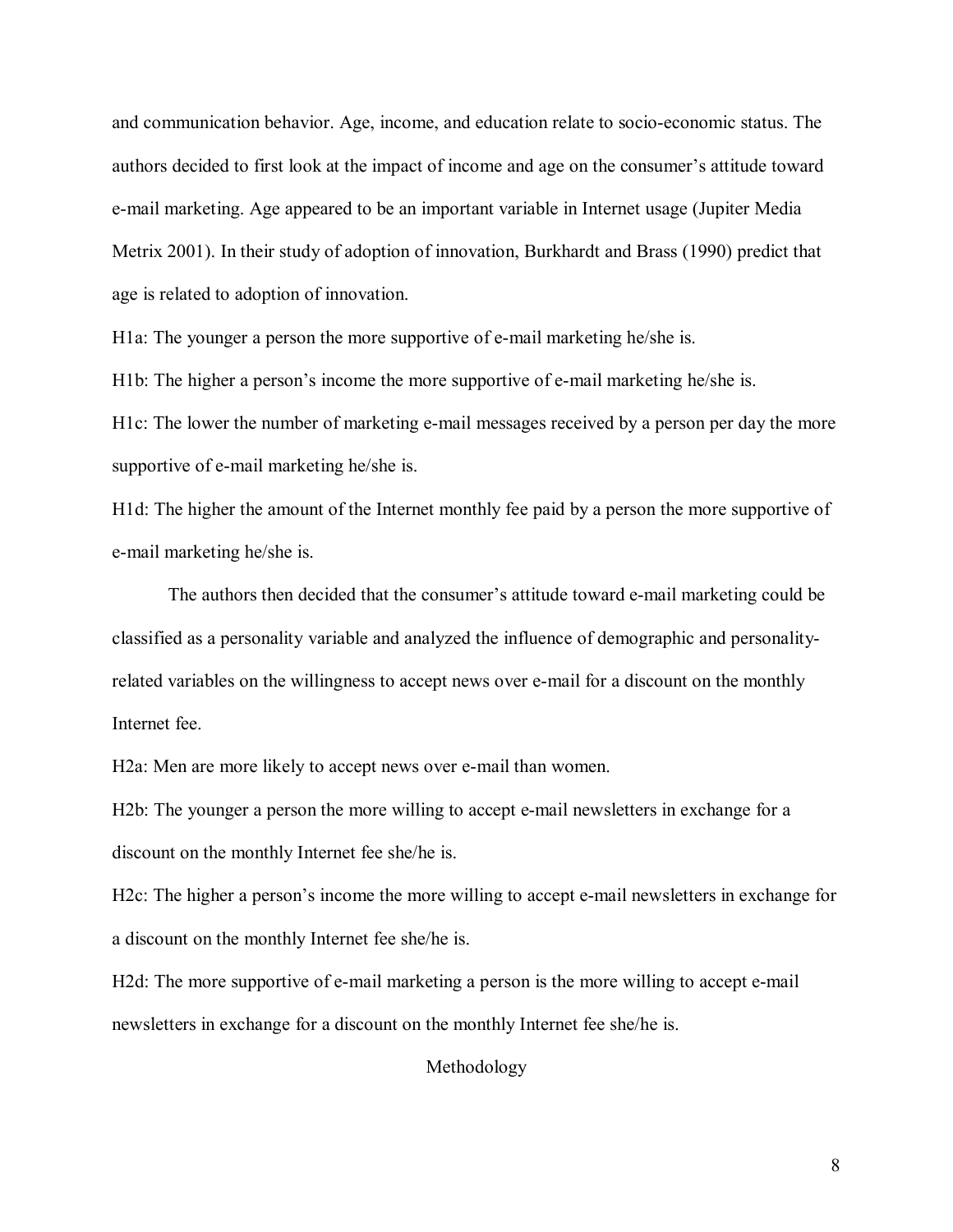A questionnaire was posted online and the URL mass-e-mailed to all members of a Midwestern university community. The sender of the e-mail was a professor at the university and the subject line read "spam research." More than 2,500 responses were received, a response rate of almost 8 percent. Tse et al. (1995), Smith (1997), Tse (1998), and Jin, Cropp and Cameron (2002) reported e-mail response rates of 8 percent or lower. The questionnaire had three sections: (1) number and topics of unsolicited e-mail messages received per week and attitudes toward spam; (2) percentage of ISP-fee discount preferred to accept the model; (3) demographics and type of Internet connection. The questionnaire was drafted and distributed via www.FreeOnlineSurveys.com software.

Since the focus was on the respondents' interest in accepting e-mail messages in exchange for a discount on their Internet fee, the respondents who indicated they have free Internet access (provided by the university) were excluded from the analysis. Entries with missing values were also excluded, leaving 1,656 cases for the analysis. The sample of 1,656 is a convenience sample. The link to the online questionnaire was e-mailed to the whole population, as in a census.

### Analysis

All analysis was completed using SPSS. The attitude toward e-mail marketing variable was computed by giving scores responses to statements about marketing e-mails: "I hate to delete them all the time," "They pollute my inbox," "I believe they are sometimes useful," "I sometimes reply to marketing e-mails". The willingness to accept marketing e-mails for a discount was coded as a dichotomous variable (Yes/No) by coding "Yes" when the respondent indicated a percentage of discount at which he/she would accept marketing e-mails and "No" when the respondent indicated that he/she would not accept e-mail marketing for any discount.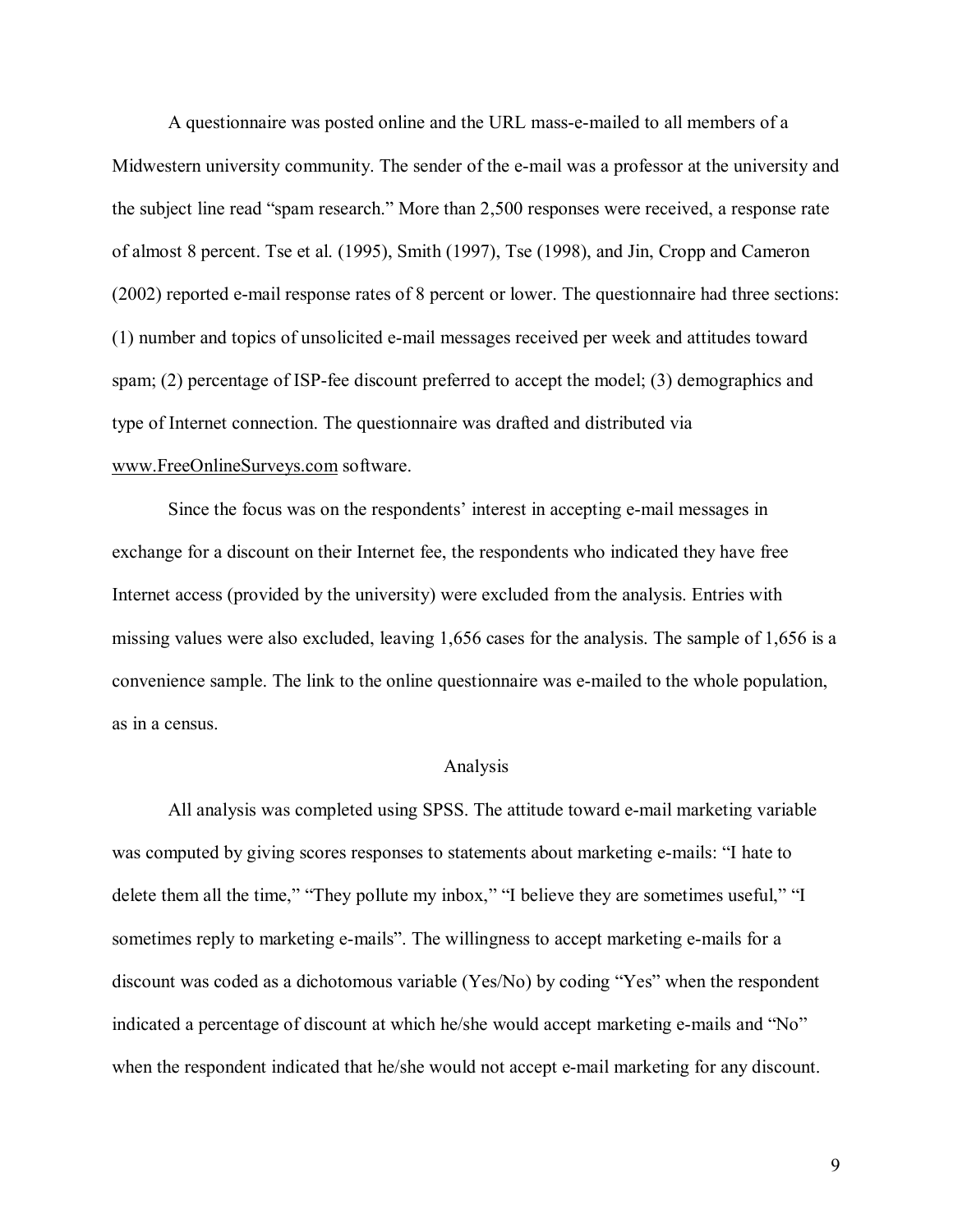Logistic regression was used to determine the influences of age, income, sex, current Internet monthly fee, and number of spam per day on the consumer's attitude toward e-mail marketing. Hierarchical regression was also used to test the influence of demographics (gender, age, income  $-\text{block }1$ ) and attitude toward e-mail marketing (block 2).

## Findings

## Acceptance of e-mail newsletters

Considering the negative feelings towards e-mails caused by spam, the authors first checked whether e-mails with news content were accepted by more respondents than e-mails with other consumer information (see Table 2).

## INSERT TABLE 2 ABOUT HERE

## Acceptance of the Model

RQ1 asked what would be the percent discount on the Internet monthly fee at which users would accept e-mail-marketing messages. Almost 32 percent of the survey respondents (see Table 3) appeared to be willing to accept marketing e-mails for a 40 percent discount on the monthly Internet fee. There were respondents who appeared to agree even for a lower discount (20 or 30 percent).

#### INSERT TABLE 3 ABOUT HERE

H1 a-d asked whether age, income, number of marketing e-mails per day, and current monthly Internet fee have an influence on the consumer's attitude toward e-mail marketing. The results of the logistic regression showed an 89.5 percent correct classification in attitude groups, though only age  $(.00, p<01)$  and the number of marketing e-mails per day  $(.03, p<01)$  were significant contributors.

#### INSERT TABLE 4 ABOUT HERE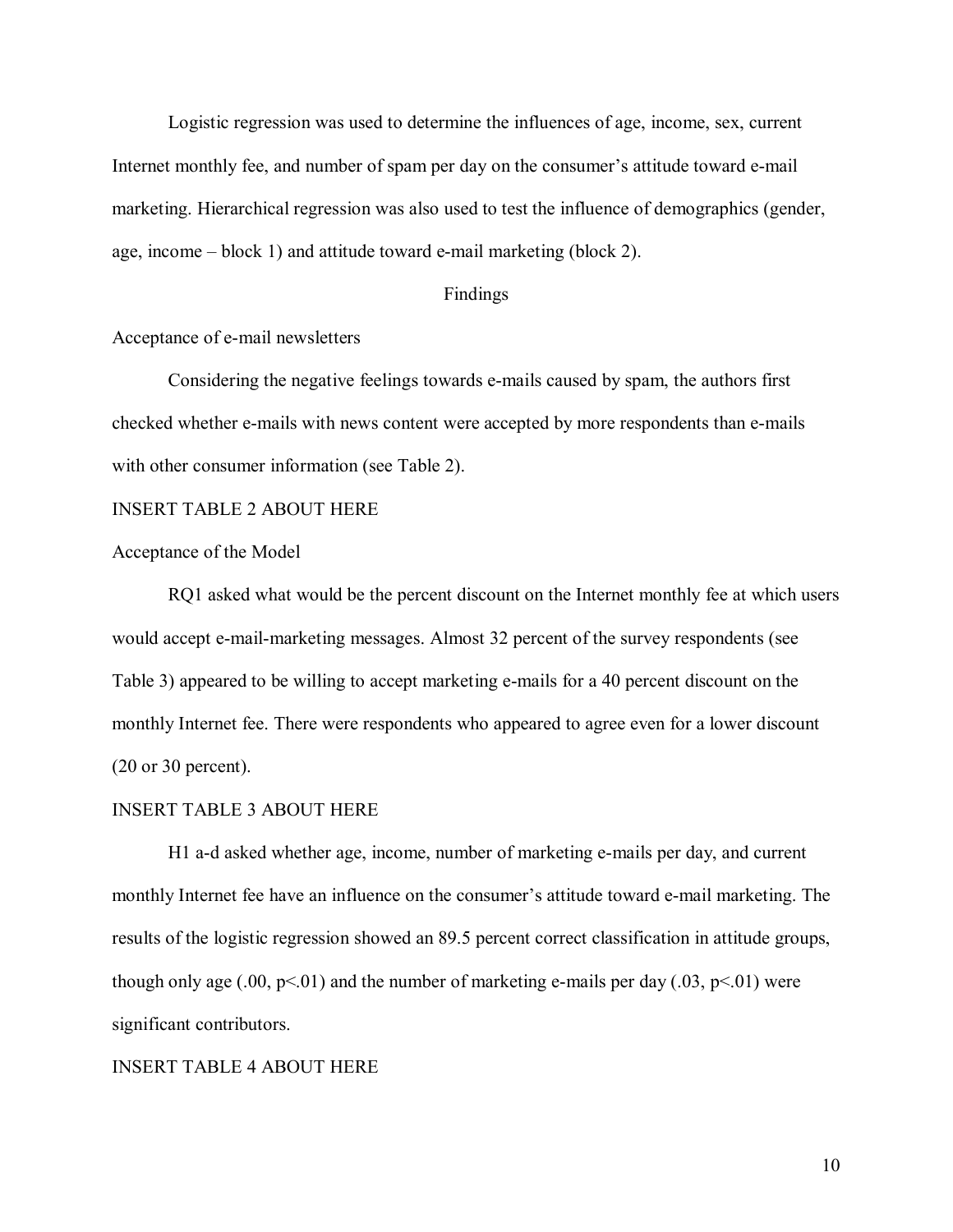H2 a-d asked whether gender, age, income or attitude toward e-mail marketing has an influence on the acceptance of the proposed model. Gender  $(.00, p<.01)$ , age  $(.03, p<.01)$ , and attitude toward e-mail marketing  $(0.01, p<0.01)$  appeared to significantly influence acceptance of the proposed model.

#### **Discussion**

The interest level in e-mail marketing was once again confirmed as this study was conducted. The software tallied 1000 responses within two hours of posting the survey. As the results of the analysis showed, almost half of the respondents said they would be willing to live with sponsored electronic newsletters under the right conditions. News e-mails were much more acceptable when they were seen as a viable way to reduce the cost of receiving other Internet content. As induced compliance theory suggested, there is a preferred incentive for convincing people to perform a counterattitudinal action. In the current study, over 50 percent of the respondents appeared willing to receive electronic newsletters in exchange for a discount in the Internet fee.

According to diffusion of innovation theory, innovators adapt first, then early adopters and so on till laggards. As probably was the case with newspapers and broadcasting, the process of people getting used to the way the media operate (getting used to print ads and TV commercials) takes a certain period of time. The current study found that age is an important factor in distinguishing early adopters from laggards. Also, the number of marketing e-mails received per day appeared to have an influence. Online newspapers and advertisers should take these aspects into consideration when designing the newsletter or ad.

As stated earlier, the purpose of this paper was to test a new business model for permission-based marketing using sponsored electronic newsletters. We hope the findings of this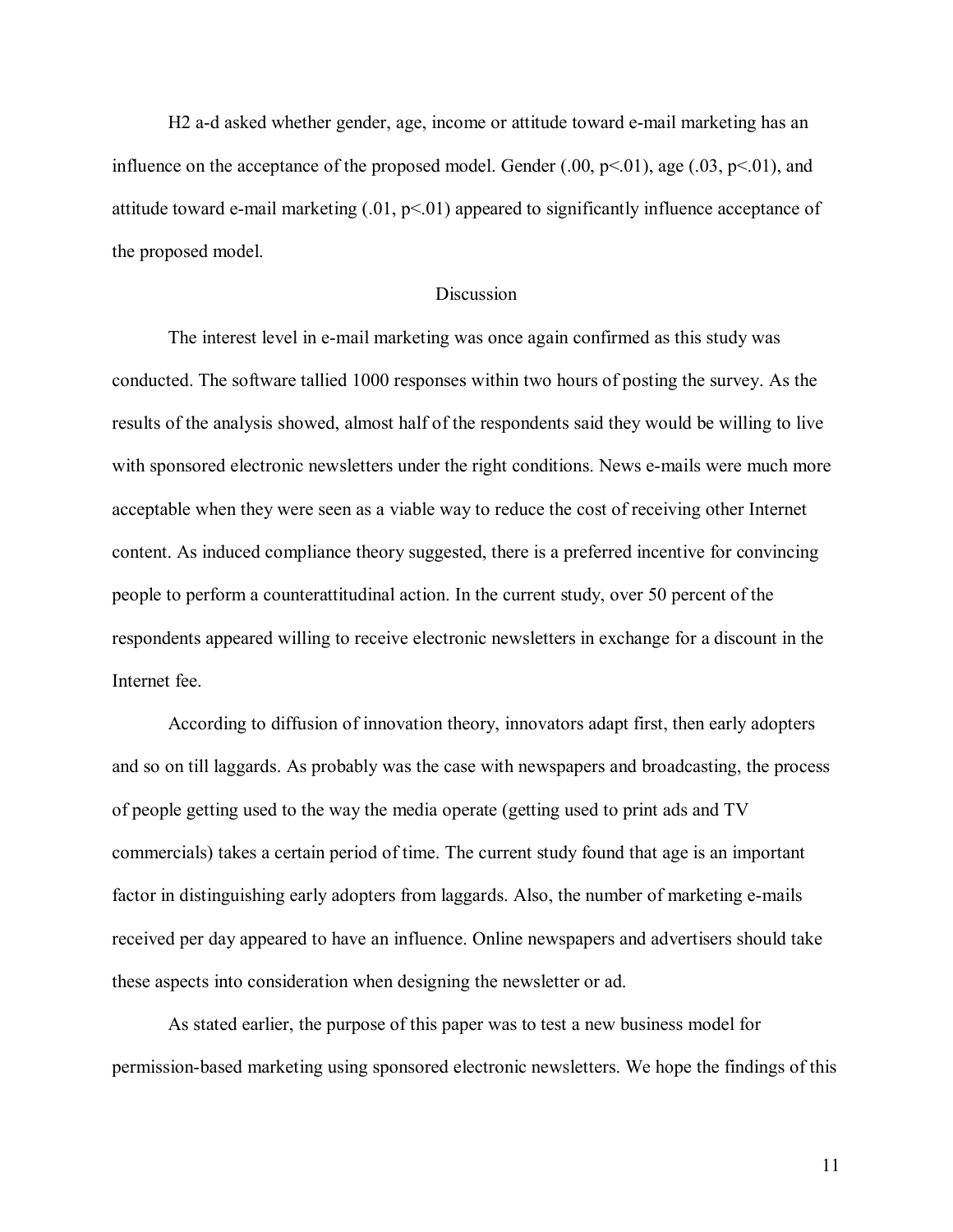exploratory study will provide initial insight into the levels of acceptance of such a model as well as the different characteristics of those willing to take advantage of it.

The authors caution nevertheless that the convenience sample included only universityaffiliated respondents, who either currently study or have an interest in higher education. The results might apply only to such populations.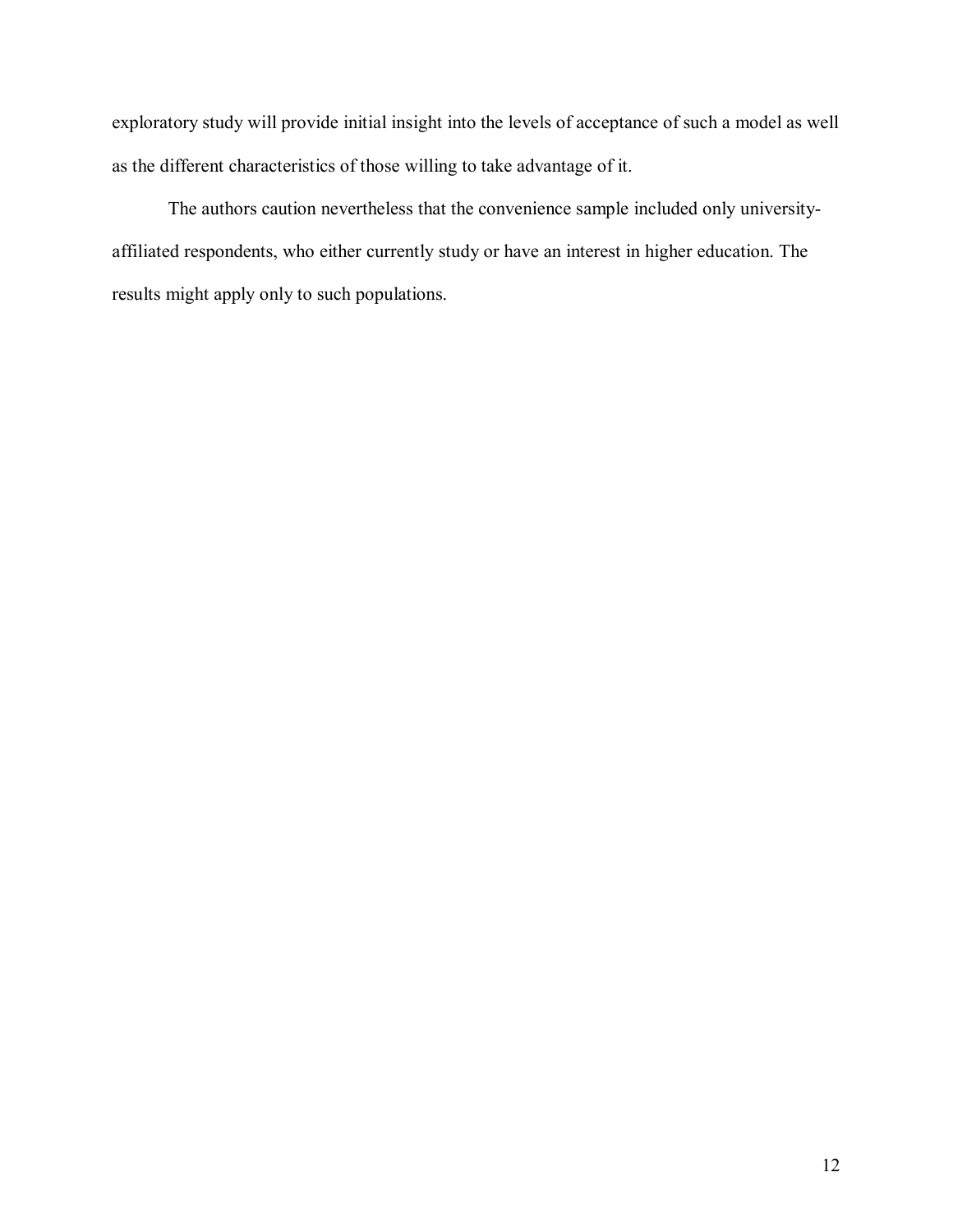## **REFERENCES**

Burkhardt, M. E. and Daniel J. Brass (1990), "Changing patterns or patterns of change: The effects of a change in technology on social networks," *Administrative Science Quarterly*, 35, 104-128.

Darley, S.A. and Joel Cooper (1972), "Cognitive consequences of forced noncompliance," *Journal of Personality and Social Psychology,* 24, 321-326.

Davis, Scott, Inman, Jeffrey J. and Leigh McAlister (1992), "Promotion has a negative effect on brand evaluations-or does it? Additional disconfirming evidence," Journal of Marketing *Research,* 29, 143-148.

Festinger, Leon A. (1957), *A Theory of Cognitive Dissonance*: Stanford: Stanford University Press.

Festinger, Leon A. and James M. Carlsmith (1959), "Cognitive consequences of forced compliance," *Journal of Abnormal and Social Psychology,* 58, 203-210.

Godin, Seth (1999), *Permission Marketing: Turning Strangers into Friends and Friends into Customers*: UK: Simon & Schuster.

Best Practices in Corporate Communication (2003), *Communications Technology: BPCC Investigates Trends, Statistics and Best Practices*: Washington, DC.

Jin, Yan, Cropp, Fritz and Glen T. Cameron (2002),"Chinese Students and Scholars in the U.S.: A Study on Their Chinese Portal Site Use," the Hawaii International Conference on Social Sciences, Waikiki, Honolulu Hawaii, June 11-15, 2002.

Johnson, Michelle (2001), "How do we read online?" *Quill*, 89(1), 10-14.

Jupiter Media Metrix Research (2001), Summarized in "Internet Usage Report Reveals Shifting Demographics" http://www.newsfactor.com/perl/story/9717.html

Kirshnamurthy, Sandeep (2001), "A comprehensive analysis of permission marketing," *Journal of Computer Mediated Communication*, 6(Jan), 2.

MacPherson, Kim (2001), *Permission-based E-mail Marketing that Works!*: Dearborn Trade Publishing.

Mara, Janis (2004), "Study: E-Newsletter Readers Grow Itchy Trigger Fingers," *Clickz.com* (formerly Internet Advertising Report), February 17, 2004 www.clickz.com/news/article.php/3313471

McCarthy, Kieren  $(2003)$ , "This is the future of online newspapers," The Register, [Online] Available: http://www.theregister.co.uk/content/6/31634.html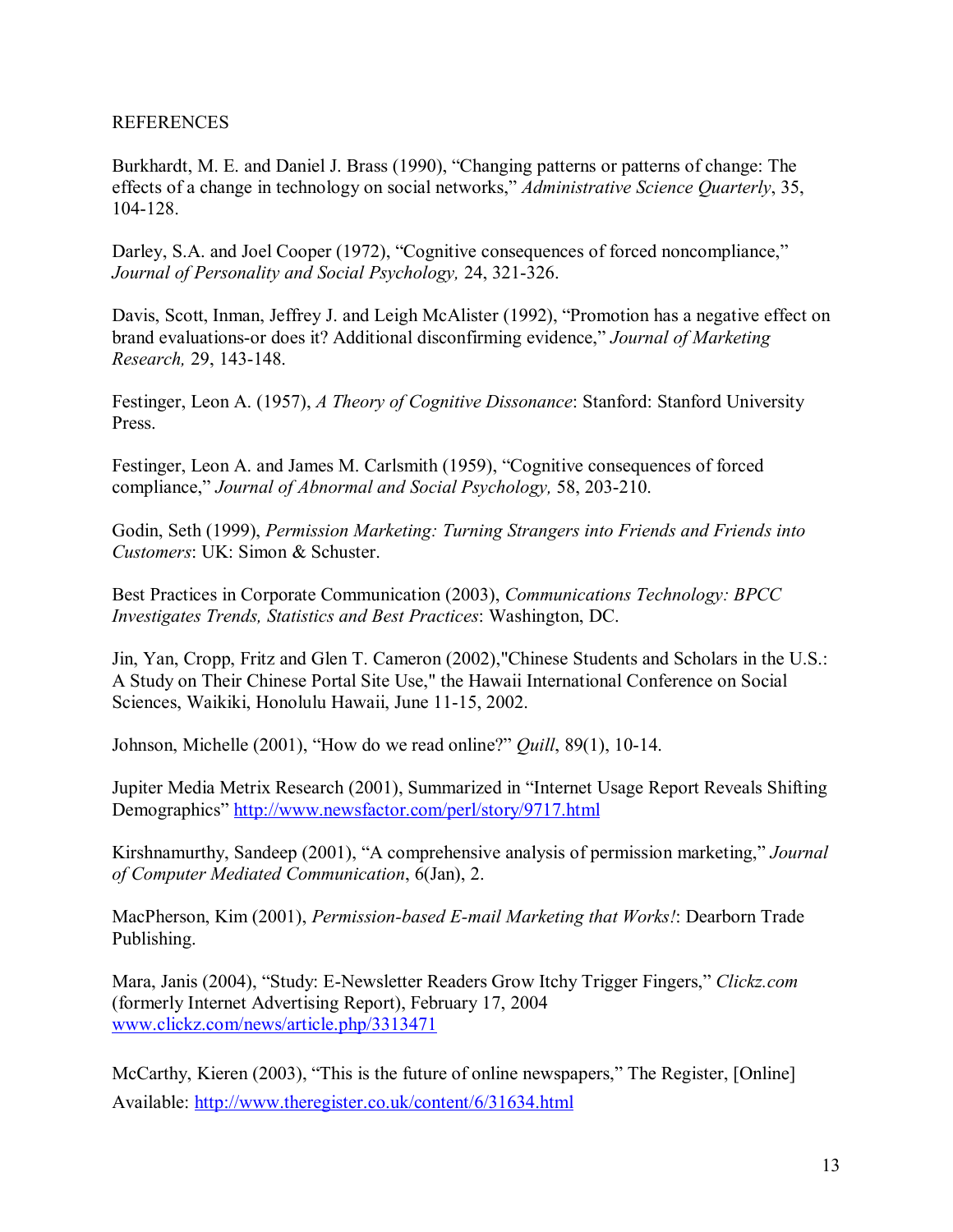OíKeefe, Daniel J. (2002), *Persuasion: Theory&Research*: Sage Publications. Thousand Oaks, California.

Raghubir, Priya and Kim P. Corfman (1999), "When do price promotions affect pretrial brand evaluations?î *Journal of Marketing Research,* 36, 211-222.

Robins, Wayne (2001), "Newspapers get real," *Editor & Publisher*, 134(28), 16-21.

Rogers, Everett M. (1962), *Diffusion of Innovations*: The Free Press. New York.

Rogers, Everett M. and Floyd F. Shoemaker (1971), *Communication of Innovations: A Cross Cultural Approach*: New York: The Free Press.

Shimp, Terence A. (1990). *Promotion Management and Marketing Communications (2nd Ed.).*  The Dryden Press, Rinehart and Winston, Inc.

Smith, Christine B. (1997). Casting the net: Surveying an Internet population. *Journal of Computer Mediated Communication,* 3(1). [Online] Available: http://www.ascusc.org/jcmc/vol3/issue1/smith.html.

Sullivan, Carl (2002), "The web's new math," *Editor & Publisher*, 135(41), 31-32.

Tezinde, Tito, Smith, Brett and Murphy, Jamie (2002). Getting Permission: Exploring factors affecting permission marketing. *Journal of Interactive Marketing,* 16(4), 28-36.

Tse, Alan C.B., Tse, Ka Chun, Yin, Chow Hoi, Ting, Choy Boon, Yi, Ko Wai, Yee, Kwan Pui and Wing Chi Hong (1995), "Comparing two methods of sending out questionnaires: E-mail versus mail," *Journal of the Market Research Society*, 37(4), 441-46.

Tse, Alan C. (1998). Comparing the response rate, response speed  $\&$  response quality of two methods of sending questionnaires: E-mail vs. mail. *Journal of the Market Research Society*, 40(4), 353-361.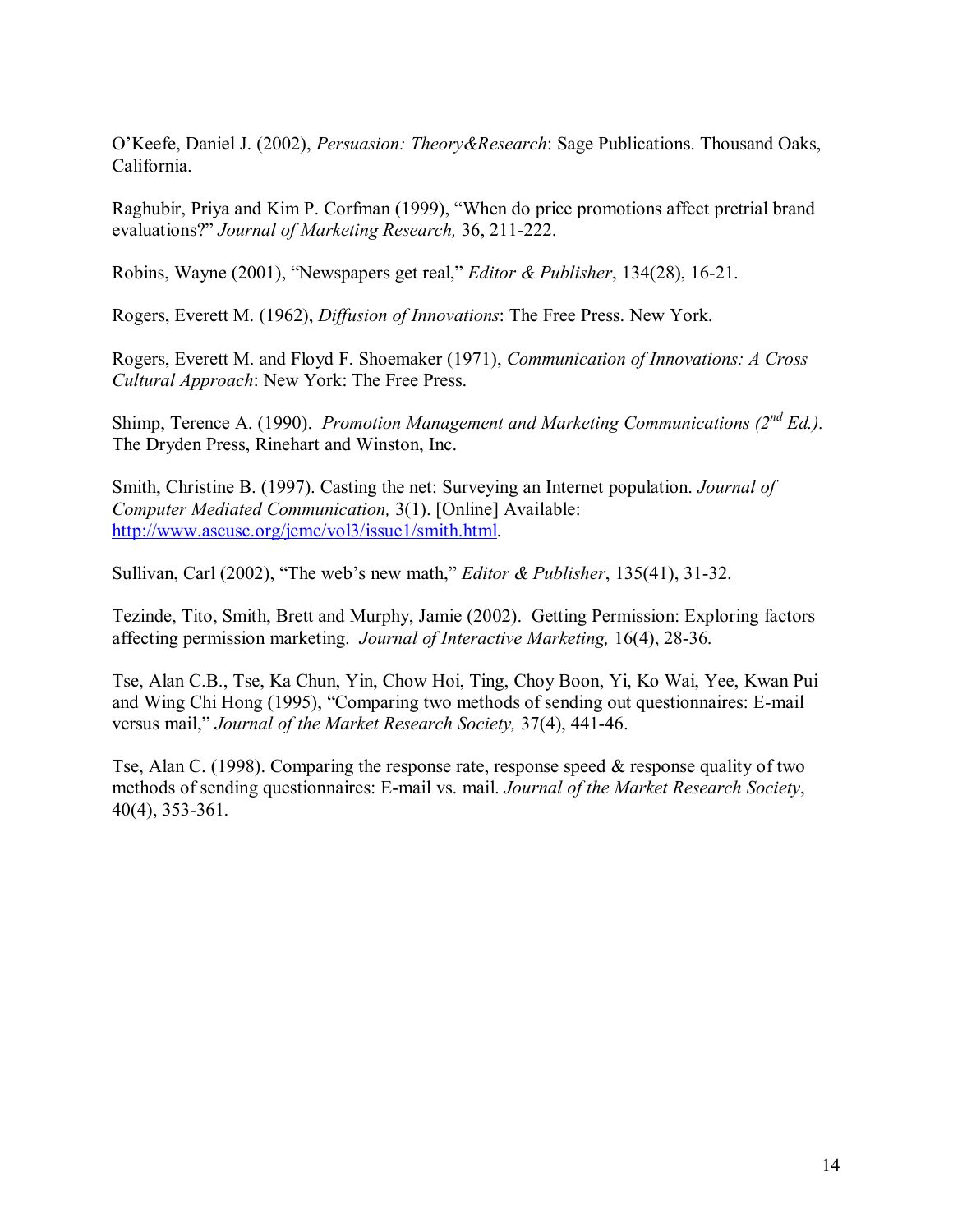| TABLE 1. US Consumers Trust and Annoyance with Select Online Advertising Formats |  |
|----------------------------------------------------------------------------------|--|
|----------------------------------------------------------------------------------|--|

| <b>Forms of Online Advertising % that trust % annoyed by</b> |     |     |
|--------------------------------------------------------------|-----|-----|
| E-mail subscriptions                                         | 39% | 13% |
| Paid search engine listings                                  | 14% | 29% |
| Website banner ads                                           | 8%  | 53% |
| Spam                                                         | 3%  | 77% |
| Pop-up-ads                                                   | 2%  |     |

Source: BPCC Report 2003

TABLE 2. Descriptive Statistics for Acceptance of E-mail Categories

| <b>E-mail content categories</b>                                  | Accepting |      | $\frac{0}{0}$ |
|-------------------------------------------------------------------|-----------|------|---------------|
| Accept e-mails with news                                          | 1043      | 1656 | 0.63          |
| Accept e-mails with updates from websites they subscribed to      | 892       | 1656 | 0.54          |
| Accept e-mails with job offers                                    | 281       | 1656 | 0.17          |
| Accept e-mails with retail coupons                                | 247       | 1656 | 0.15          |
| Accept e-mails about software updates                             | 203       | 1656 | 0.12          |
| Accept e-mails with travel offers                                 | 158       | 1656 | 0.10          |
| Accept e-mails about financial offers (insurance, mortgage, etc.) |           | 1656 | 0.01          |
| Accept e-mails about porn websites                                |           | 1656 | 0.00          |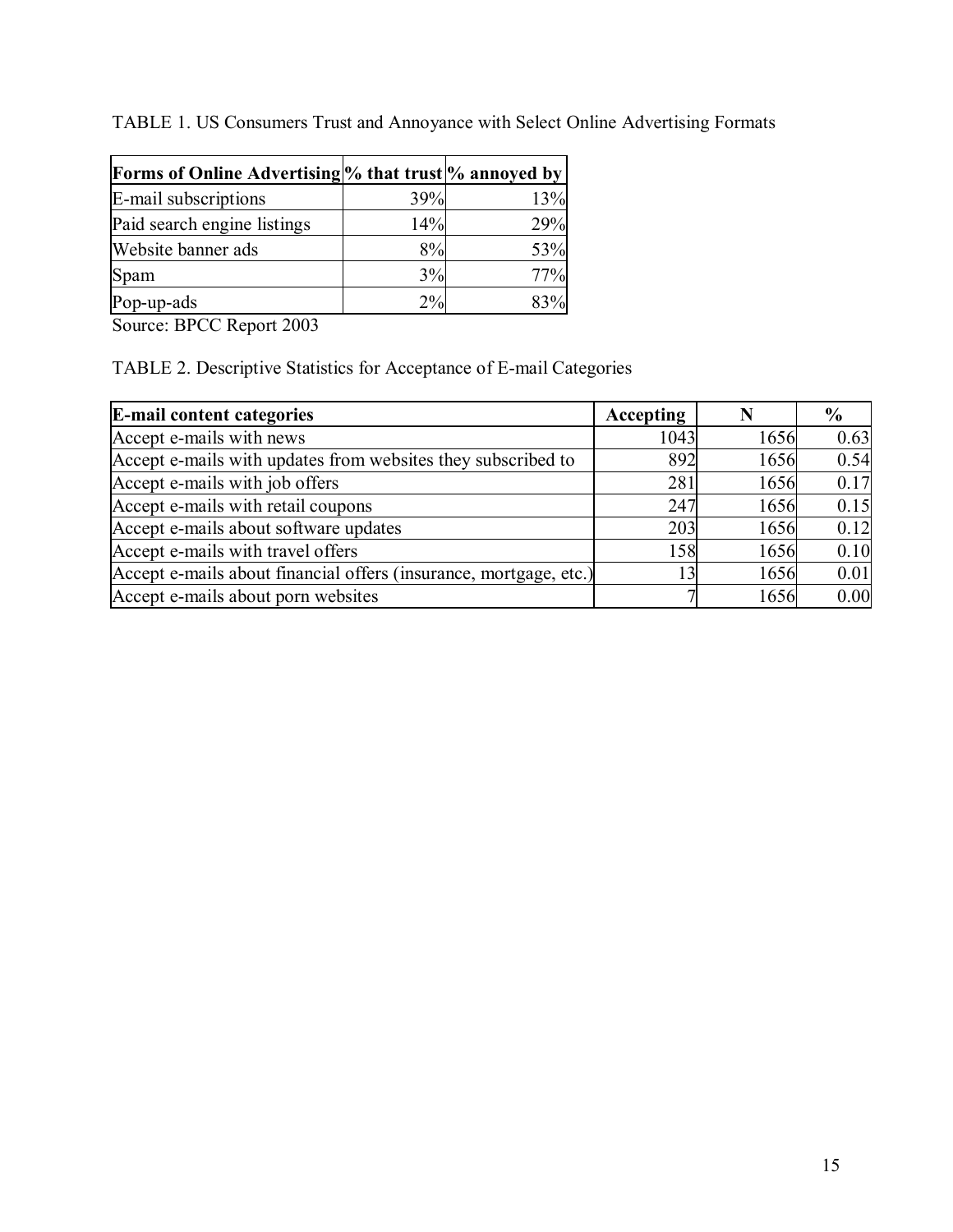| Age                 | Freq. | $\frac{0}{0}$ | <b>Cum.</b> % |  |
|---------------------|-------|---------------|---------------|--|
| 18 to 25            | 885   | 53.40         | 53.40         |  |
| 26 to 35            | 322   | 19.40         | 72.90         |  |
| 36 to 45            | 207   | 12.50         | 85.40         |  |
| 46 to 55            | 200   | 12.10         | 97.50         |  |
| above 55            | 42    | 2.50          | 100.00        |  |
| Total               | 1656  | 100.00        |               |  |
| <b>Sex</b>          |       |               |               |  |
| Female              | 1039  | 62.70         | 62.70         |  |
| Male                | 617   | 37.30         | 100.00        |  |
| Total               | 1656  | 100.00        |               |  |
| Income              |       |               |               |  |
| below \$10,000      | 398   | 24            | 24            |  |
| $$10,000 - $20,000$ | 230   | 13.9          | 37.9          |  |
| $$21,000 - $30,000$ | 172   | 10.4          | 48.3          |  |
| \$31,000 - \$40,000 | 157   | 9.5           | 57.8          |  |
| 41,000 - \$50,000   | 143   | 8.6           | 66.4          |  |
| $$51,000 - $60,000$ | 114   | 6.9           | 73.3          |  |
| \$61,000 - \$70,000 | 98    | 5.9           | 79.2          |  |
| above \$70,000      | 344   | 20.8          | 100           |  |
| Total               | 1656  | 100           |               |  |

| <b>TABLE 3. Descriptive Statistics</b> |  |
|----------------------------------------|--|
|----------------------------------------|--|

| Number of spam e-mails per day |      |        |        |  |  |  |
|--------------------------------|------|--------|--------|--|--|--|
| none                           | 26   | 1.57   | 1.57   |  |  |  |
| less than 3                    | 338  | 20.41  | 21.98  |  |  |  |
| 4 to 10                        | 590  | 35.63  | 57.61  |  |  |  |
| 11 to 20                       | 313  | 18.90  | 76.51  |  |  |  |
| more than 20                   | 389  | 23.49  | 100.00 |  |  |  |
| Total                          | 1656 | 100.00 |        |  |  |  |
| <b>Discount accepted</b>       |      |        |        |  |  |  |
| 10%                            | 44   | 2.66   | 2.66   |  |  |  |
| 20%                            | 139  | 8.39   | 11.05  |  |  |  |
| 30%                            | 142  | 8.57   | 19.63  |  |  |  |
| 40%                            | 583  | 35.21  | 54.83  |  |  |  |
| no way                         | 748  | 45.17  | 100.00 |  |  |  |
| Total                          | 1656 | 100.00 |        |  |  |  |